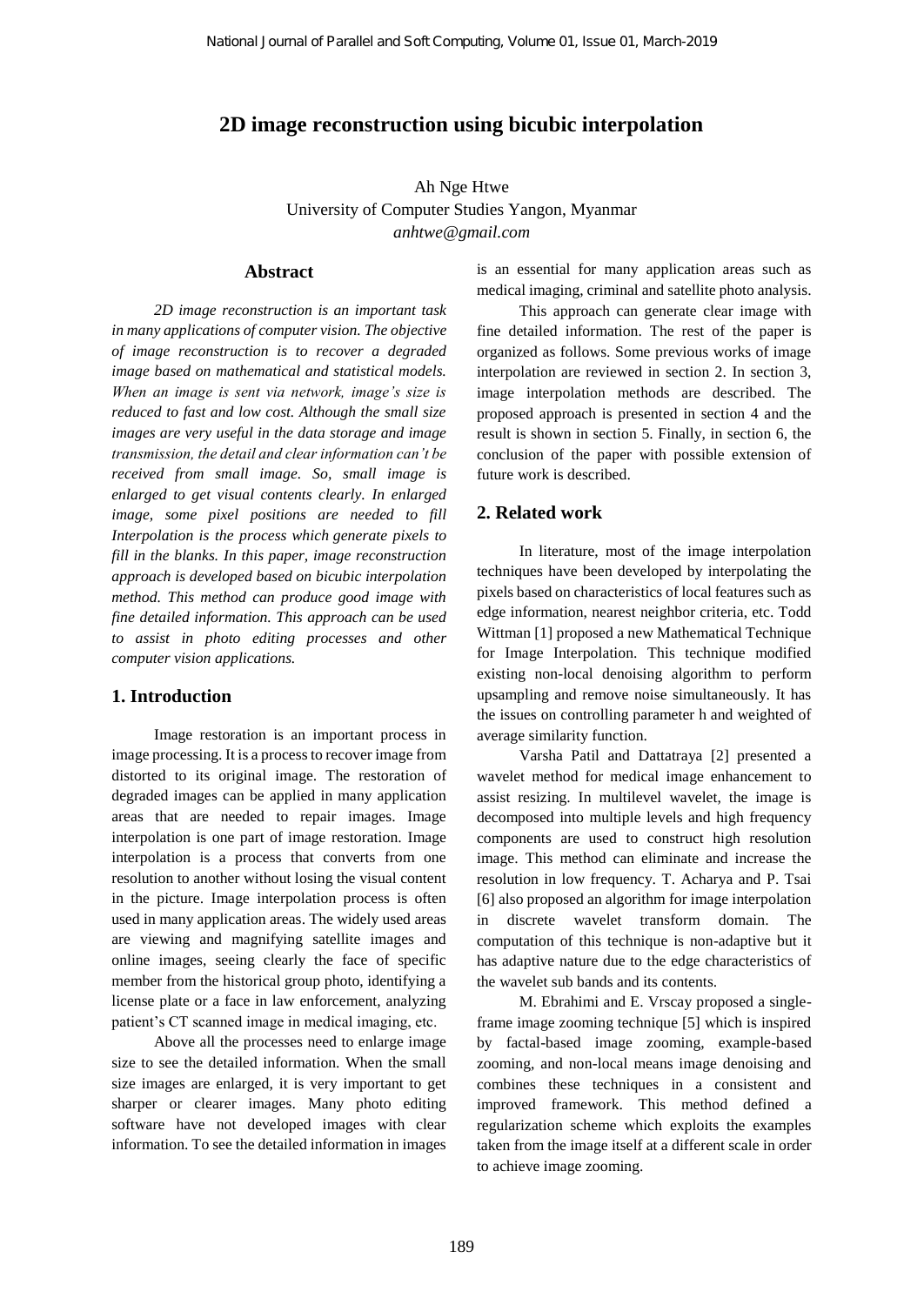An image magnification method is presented by that attempts to produce smooth reconstructions of the image's level curves while still maintaining image fidelity. It is similar to Bayesian restoration but instead of assuming smoothness prior for the underlying intensity function it assumes smoothness of the level curves. Level set reconstruction smoothes contours while preserving edge sharpness, so it is only as sharp as the original approximation used.

# **3. Interpolation methods**

Interpolation works by using known data to estimate values at unknown points. There are two kinds of image interpolation. Interpolation from a higher resolution to a lower resolution is referred as down-scaling or down-sampling. On the other hand, interpolation from a lower resolution to a higher resolution is called up-scaling or up-sampling. Interpolation algorithms can be grouped into two categories: adaptive and non-adaptive. Adaptive methods change depending on what they are interpolating (sharp edges vs. smooth texture), whereas non-adaptive methods treat all pixels equally.

Non adaptive or linear interpolation is a fixed pattern of computation that is applied in every pixel location to recover the missing components. These algorithms are simple to implement and computational requirements are much lower than adaptive methods. These types of algorithms are nearest neighbor, bilinear, bicubic, spline, sinc, lanczos and others. Depending on their complexity, these use anywhere from 0 to 256 (or more) adjacent pixels when interpolating. The more adjacent pixels they include, the more accurate they can become, but this comes at the expense of much longer processing time. These algorithms can be used to both distort and resize a photo.

Adaptive or non-linear interpolation is an intelligent processing that is applied in every pixel location based on the characteristics of image in order to recover the missing components. There are many proprietary algorithms in licensed software such as: Qimage, PhotoZoom Pro, Genuine Fractals and others. Many of these apply a different version of their algorithm (on a pixel-by-pixel basis) when they detect the presence of an edge aiming to minimize unsightly interpolation artifacts in regions where they are most apparent. These algorithms are primarily designed to maximize artifact-free detail in enlarged photos, so some cannot be used to distort or rotate an image.

Nearest neighbor is the most basic and requires the least processing time of all the interpolation algorithms because it only considers one pixel the closest one to the interpolated point. This has the effect of simply making each pixel bigger. Bilinear interpolation considers the closest 2x2 neighborhood of known pixel values surrounding the unknown pixel. It then takes a weighted average of these 4 pixels to arrive at its final interpolated value. This results in much smoother looking images than nearest neighbor.

All non-adaptive interpolators attempt to find an optimal balance between three undesirable artifacts: edge halos, blurring and aliasing. Even the most advanced non-adaptive interpolators always have to increase or decrease one of the above artifacts at the expense of the other two-- therefore at least one will be visible. Also note how the edge halo is similar to the artifact produced by over sharpening with an unsharp mask, and improves the appearance of sharpness by increasing acutance.

Adaptive interpolators may or may not produce the above artifacts; however, they can also induce nonimage textures or strange pixels at small-scales. On the other hand, some of these "artifacts" from adaptive interpolators may also be seen as benefits. Since the eye expects to see detail down to the smallest scales in fine-textured areas such as foliage, these patterns have been argued to trick the eye from a distance (for some subject matter).

## **4. The proposed system architecture**



**Figure 1. The general architecture of the proposed framework**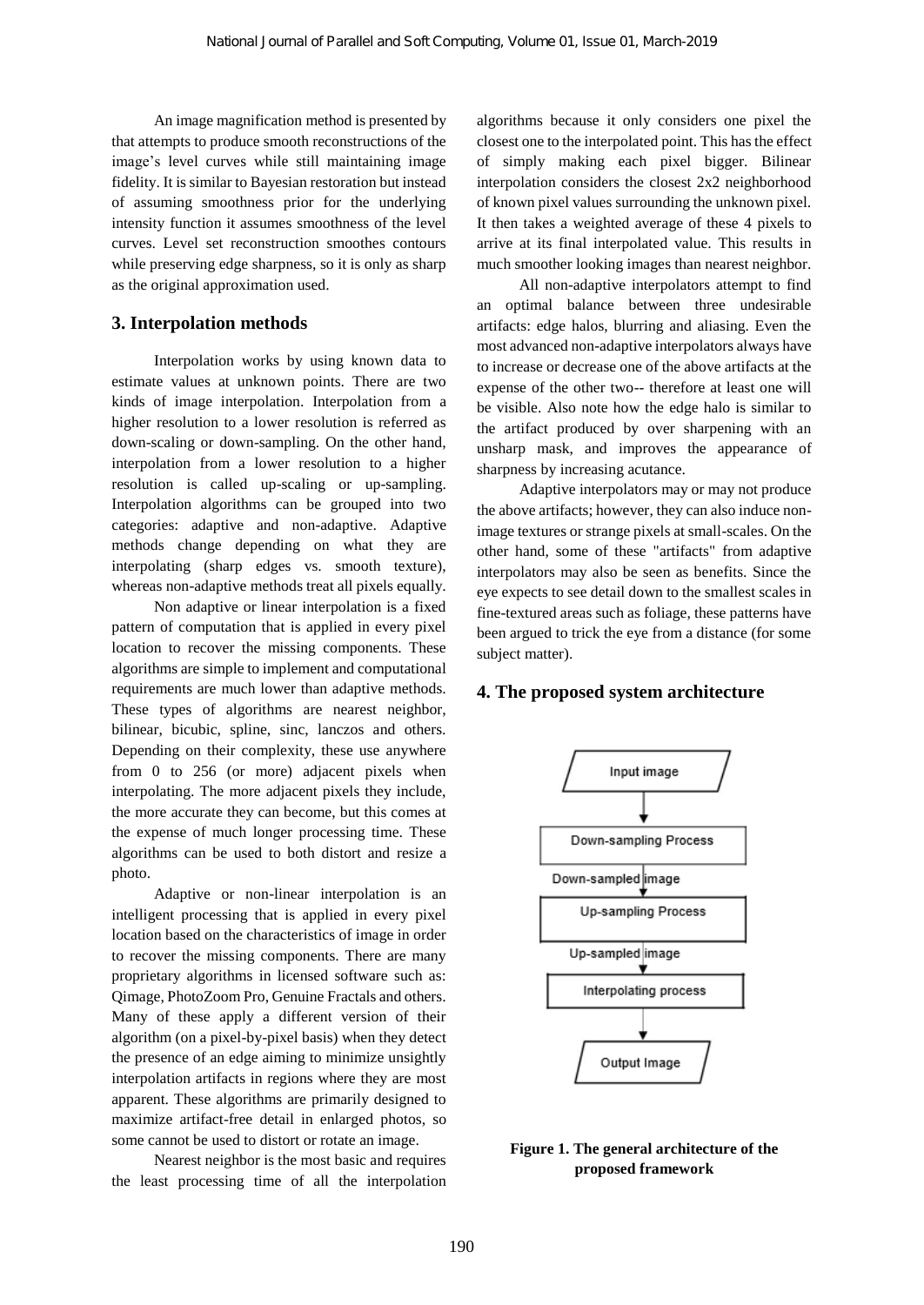The proposed system includes three main processes. These are down-sampling, up-sampling and interpolation processes. First, the system accepts input image, it is a clear image. Second the input image is down-sampled by K factor. Next, the down-sampled image is zoomed in the up-sampling phase. The upsampled image is bur and low image resolution. So, it is passed to the interpolation phase to create sharp and clear image. Finally, the system generates the restored image with fine detailed information as output image. The general architecture of the proposed framework is shown in Figure 1.

## **4.1 Down-sampling process**

In this process, the input image is downsampled by k=2 factor.

### **4.2 Up-sampling process**

In this process, the image is up-sampled by k factor. Bicubic interpolation technique which is one of the most common interpolation techniques, is used to up-sample image. In this technique, the value of an interpolation pixel is computed with weight average of the nearest sixteen pixels values. The up-sampled image is degraded by losing some information. It cannot define the content clearly. So, it must do interpolation process to recover its important information.

#### **4.3 Interpolation process**

This is important process in our framework. The blurred image from the previous process is interpolated by iterative method. It is added the lost information from original image until to reach the desired result.

#### **5. Experimental results**

The experiment runs on test images as follow. First, we accept an original image in high resolution  $512 \times 512$  in Figure 2. In second phase, we get downsampled image  $256 \times 256$  and it is shown in Figure 3. In Figure 4, up-sampled image is shown. In this testing, it is up-sampled by  $k=2$  factor. This image is degraded and lost some important information. Finally, the output image is produced in the interpolation process. The interpolation process is iterated 2 times in this paper. This image recovers its lost information and include fine detailed information. This framework uses subjective method to measure the quality of image. Subjective method evaluates based

on visual quality of experts (viewers). In all cases, all experts evaluated and proved that the proposed approach can produce good quality image.



**Figure 2. The original input image in high resolution (512 x 512)**



**Figure 3. The down-sampled image (256 x 256)**